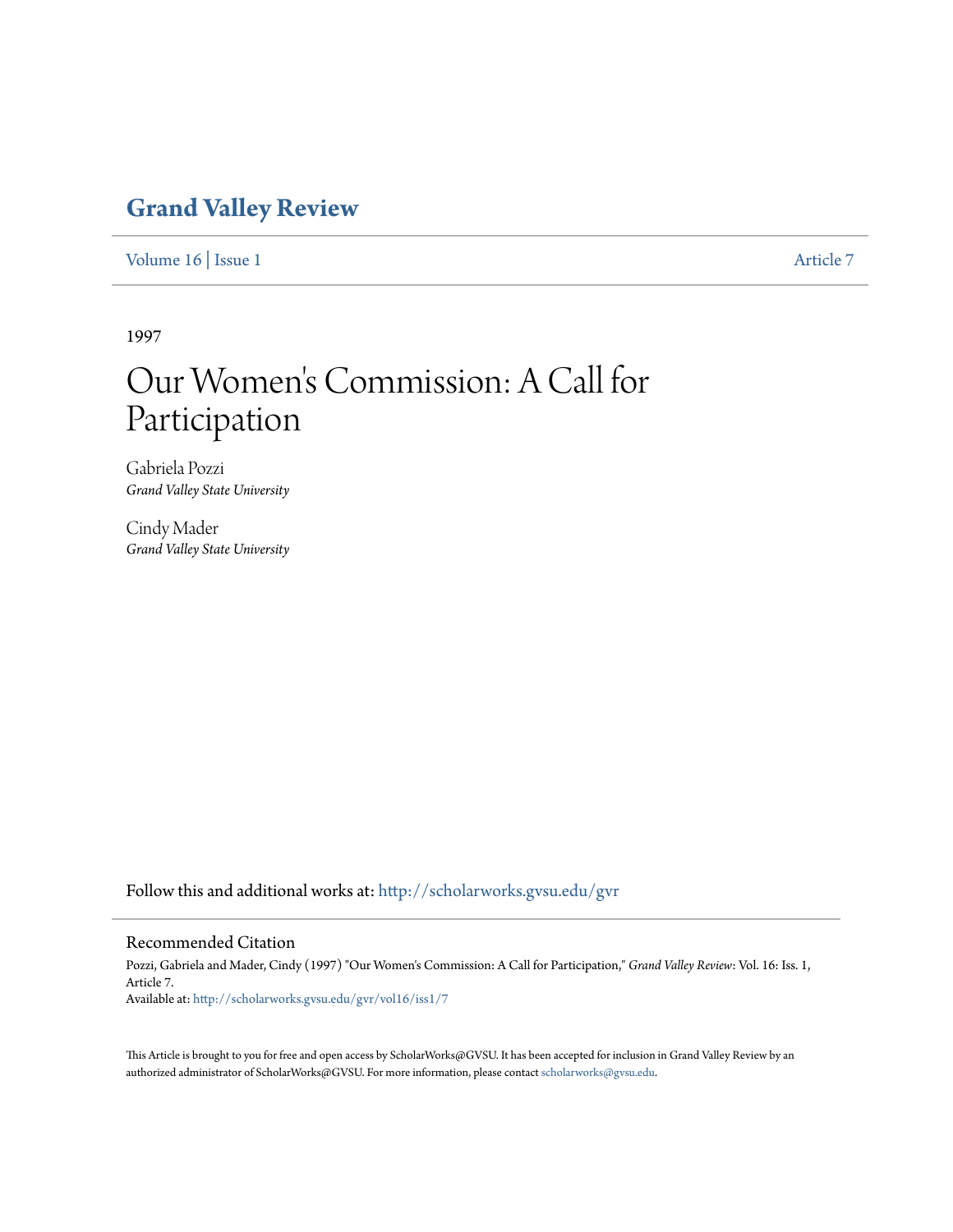## **OUR WOMEN'S COMMISSION: A CALL FOR PARTICIPATION**

### *Gabriela Pozzi and Cindy Mader*

The newly established GVSU Women's Commission is equally representative of all the groups who work for and study at Grand Valley. Our mission, in consonance with the New Agenda for Women in Higher Education, reads:

To insure an environment that supports the rights of women at GVSU, the Commission is committed to working in partnership with the University on the development of policies that remove barriers that impede women's learning, professional growth, creativity, employment, and society. The Commission also seeks to create opportunities for interactions among all women on campus.

We have started our work on several fronts. During this year we will investigate overall university policies and procedures which may affect women negatively: e.g., employment practices, salaries, curriculum and instruction. We have already received requests to look into the status of faculty outside the tenure system. We will also examine the campus climate in general. For these purposes we are inviting key people on campus to speak to us. As the year continues, we hope to learn of other concerns that affect work and learning. By the end of this semester, we plan to target distinct issues for each faculty, staff and student group, and these will inform the agenda for next year.

One of our main tasks will be to determine the structure best suited for the Commission and the strategies we should use in examining and overcoming problems. We have begun to look at other institutions for models. Some universities have a Dean for Women's Affairs, some have a fully staffed Women's Resource Center, and some have only an office and a full-time coordinator; but they all have a physical space and at least one full-time staff member. We have no place of our own, but plan to request one as well as funds for its operation. Some institutions organize workshops and sponsor speakers. We may ask the Teaching and Counseling Centers to collaborate with us in such efforts. Additionally, our by-laws require that we participate in candidate interviews for upper-level positions and organize an annual awards ceremony.

The establishment of a Women's Commission on our campus marks a major commitment from the University administration to improve the climate and conditions for women. As we approach the twenty-first century, we must all work towards equity in our society. For the Commission to succeed, we must gather as much information as possible and hear from all the areas of our community. We are your